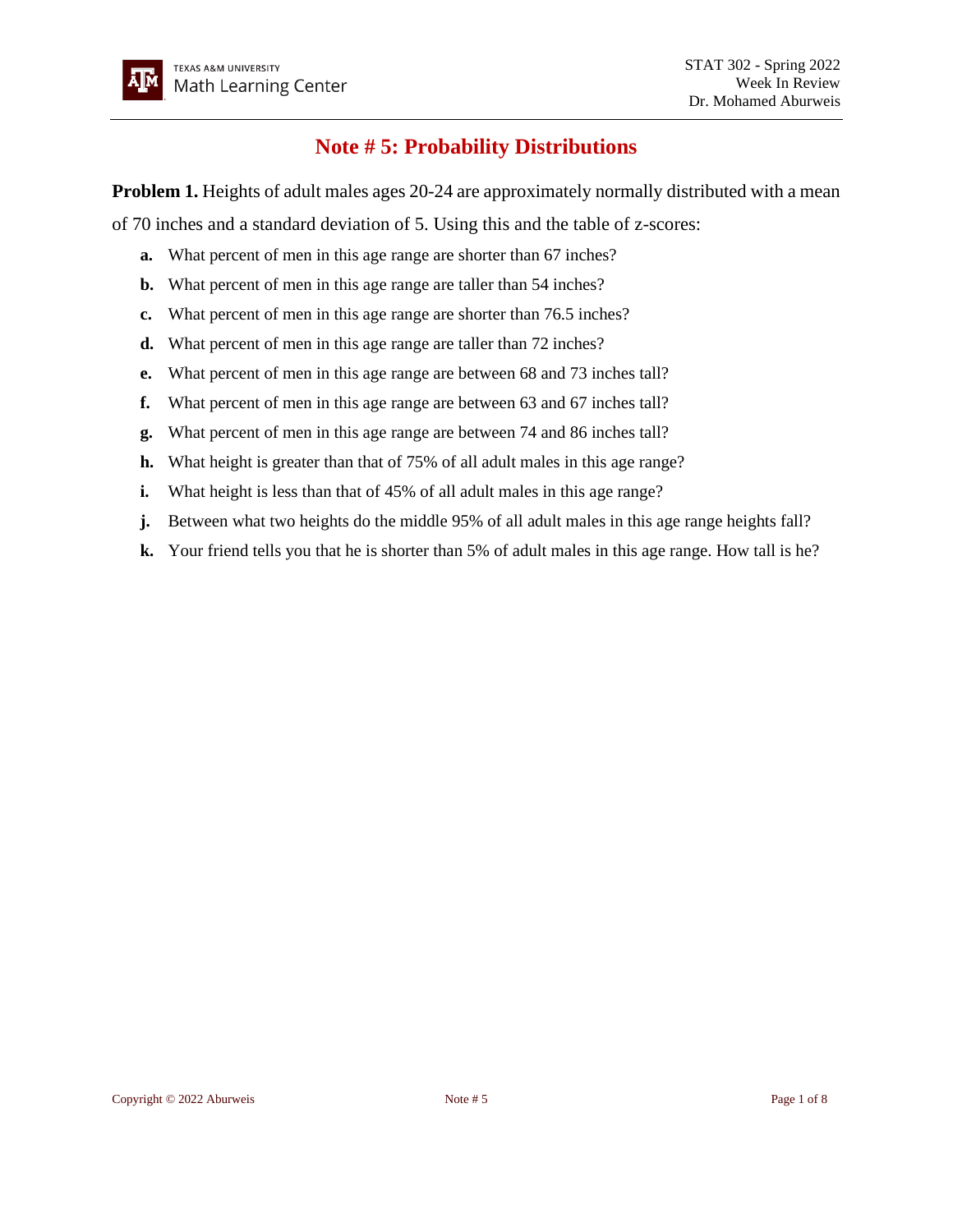**Problem 2.** The heights of children ages 3-5 are approximately normally distributed with a mean of 40 inches and a standard deviation of 2.5 inches. Use this information and the Empirical rule to answer the following questions:

- **a.** Draw the appropriate Empirical Rule diagram for this scenario.
- **b.** What percent of children are between 40 and 45 inches tall?
- **c.** What percent of children are above 42.5 inches tall?
- **d.** What percent of children are between 32.5 inches tall and 42.5 inches tall?
- **e.** What percent of children are below 35 inches tall?
- **f.** What percent of children are below 40 inches tall?
- **g.** What percent of children are above 37.5 inches tall?
- **h.** What percent of children are either less than 35 inches tall or more than 42.5 inches tall?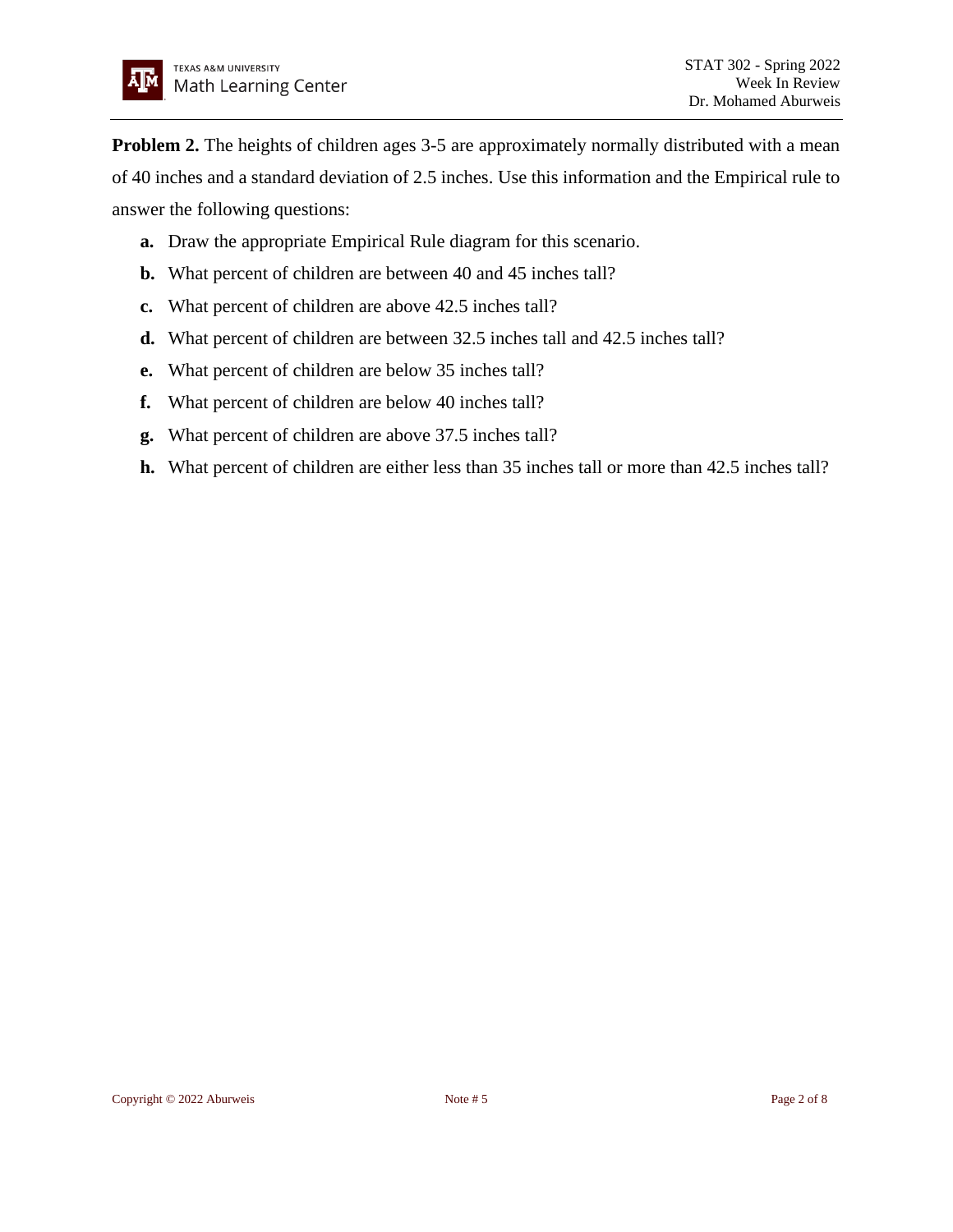**Problem 3.** The Wechsler Adult Intelligence Scale (WAIS) is an IQ test. Scores on the WAIS for the 20 to 34 age group are approximately Normally distributed with a mean of 110 and a standard deviation of 15. Scores for the 60 to 64 age group are approximately Normally distributed with a mean of 90 and a standard deviation of 15. Sarah, who is 30, scores 130 on the WAIS. Her mother, who is 60, takes the test and scores 110. Express both scores as standard scores that show where each woman stands within her own age group. Who scored higher relative to her age group, Sarah or her mother?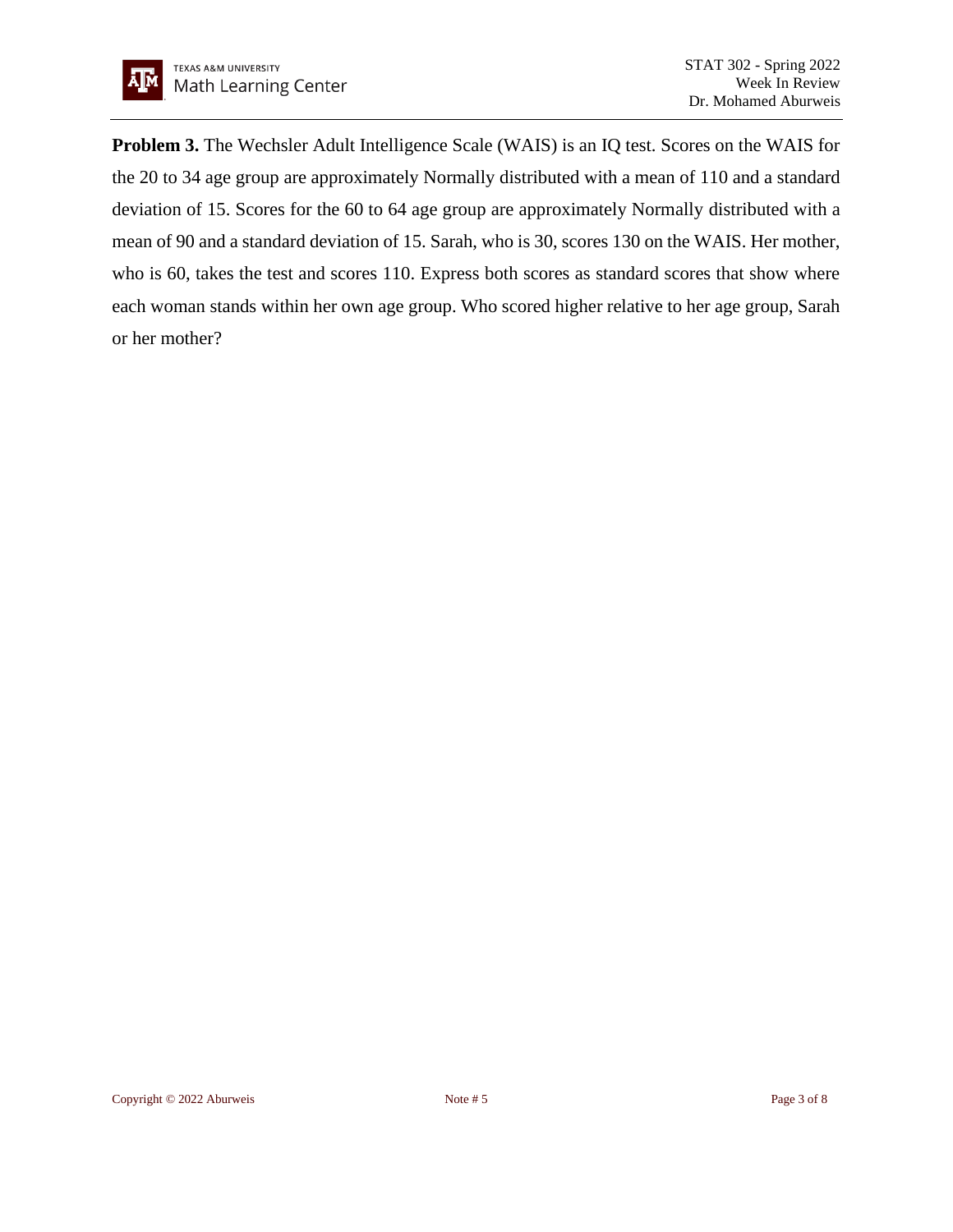**Problem 4.** SAT scores (out of 2400) are distributed normally with a mean of 1500 and a standard deviation of 300. Suppose a school council awards a certificate of excellence to all students who score at least 1900 on the SAT. We randomly pick one of the recognized students.

- **a.** What proportion of students are recognized?
- **b.** What is the probability that the randomly selected student scored at least 1900?
- **c.** What is the probability that the randomly selected student scored at least 2150?
- **d.** What is the probability that the randomly selected student scored between 2000 and 2100?
- **e.** What is the probability that the randomly selected student scored between 1900 and 2100?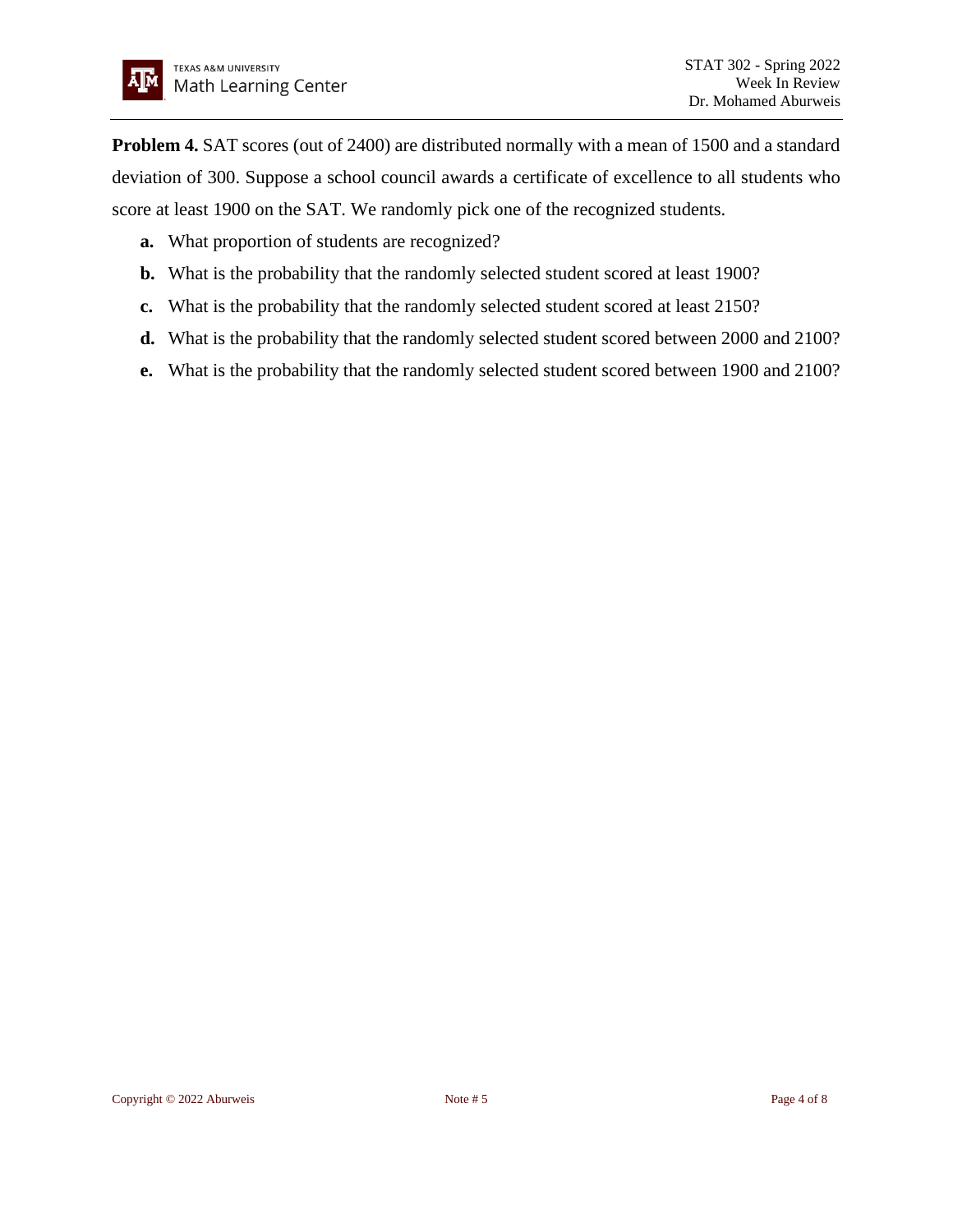**Problem 5.** A professional basketball player has a 73% success rate when shooting free throws. Let X represent the number of free throws he makes in a random sample of 5 free throws. Assume that these free throws fit the requirements for a binomial experiment.

- **a.** What is the probability that he makes exactly 1 free throw? Write out the formula that allows you to get to this answer.
- **b.** What is the probability that he will make less than 2 free throws?
- **c.** What is the probability that he will make between 1 and 3 free throws, inclusive?
- **d.** What is the expected number of free throws that he will make?
- **e.** What is the variance of X?
- **f.** What is the standard deviation of X?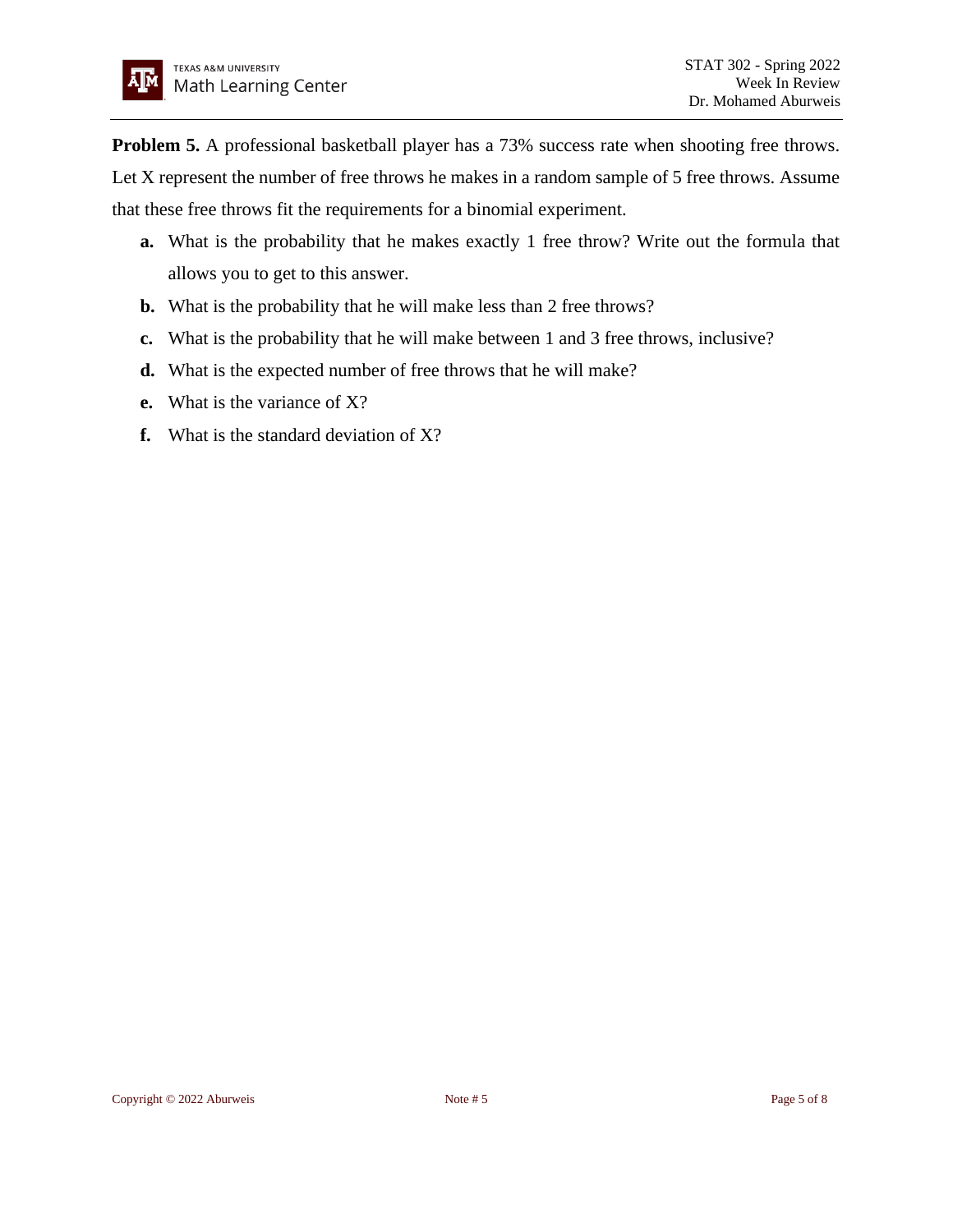**Problem 6.** While it is often assumed that the probabilities of having a boy or a girl are the same, the actual probability of having a boy is slightly higher at 0.51. Suppose a couple plans to have 3 kids.

- **a.** Use the binomial model to calculate the probability that two of them will be boys.
- **b.** Write out all possible orderings of 3 children, 2 of whom are boys. Use these scenarios to calculate the same probability from part (a) but using the addition rule for disjoint outcomes. Confirm that your answers from parts (a) and (b) match.
- **c.** If we wanted to calculate the probability that a couple who plans to have 8 kids will have 3 boys, briefly describe why the approach from part (b) would be more tedious than the approach from part (a).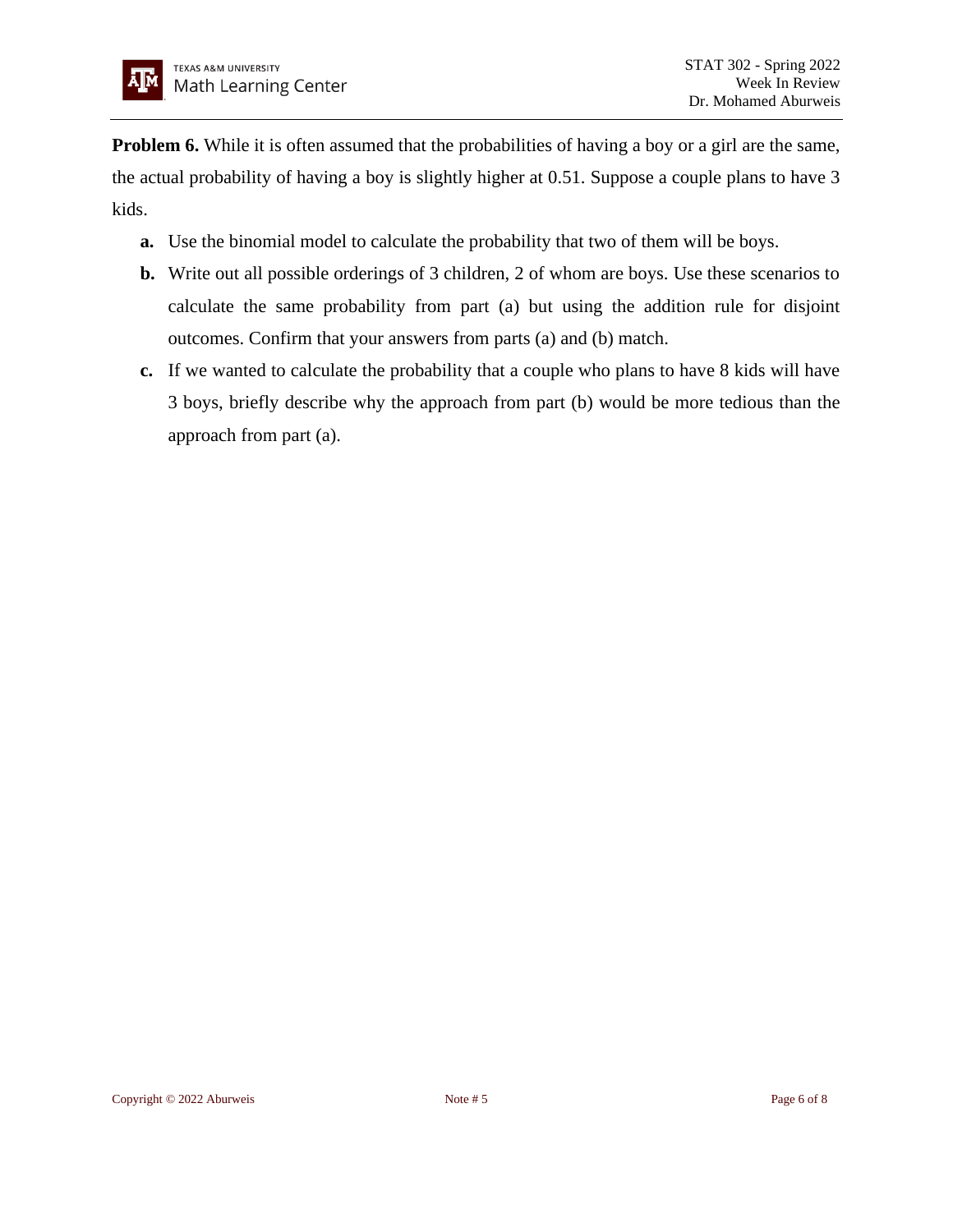

**Problem 7.** Suppose a university announced that it admitted 2,500 students for the following year's freshman class. However, the university has dorm room spots for only 1,786 freshman students. If there is a 70% chance that an admitted student will decide to accept the offer and attend this university, what is the approximate probability that the university will not have enough dormitory room spots for the freshman class?